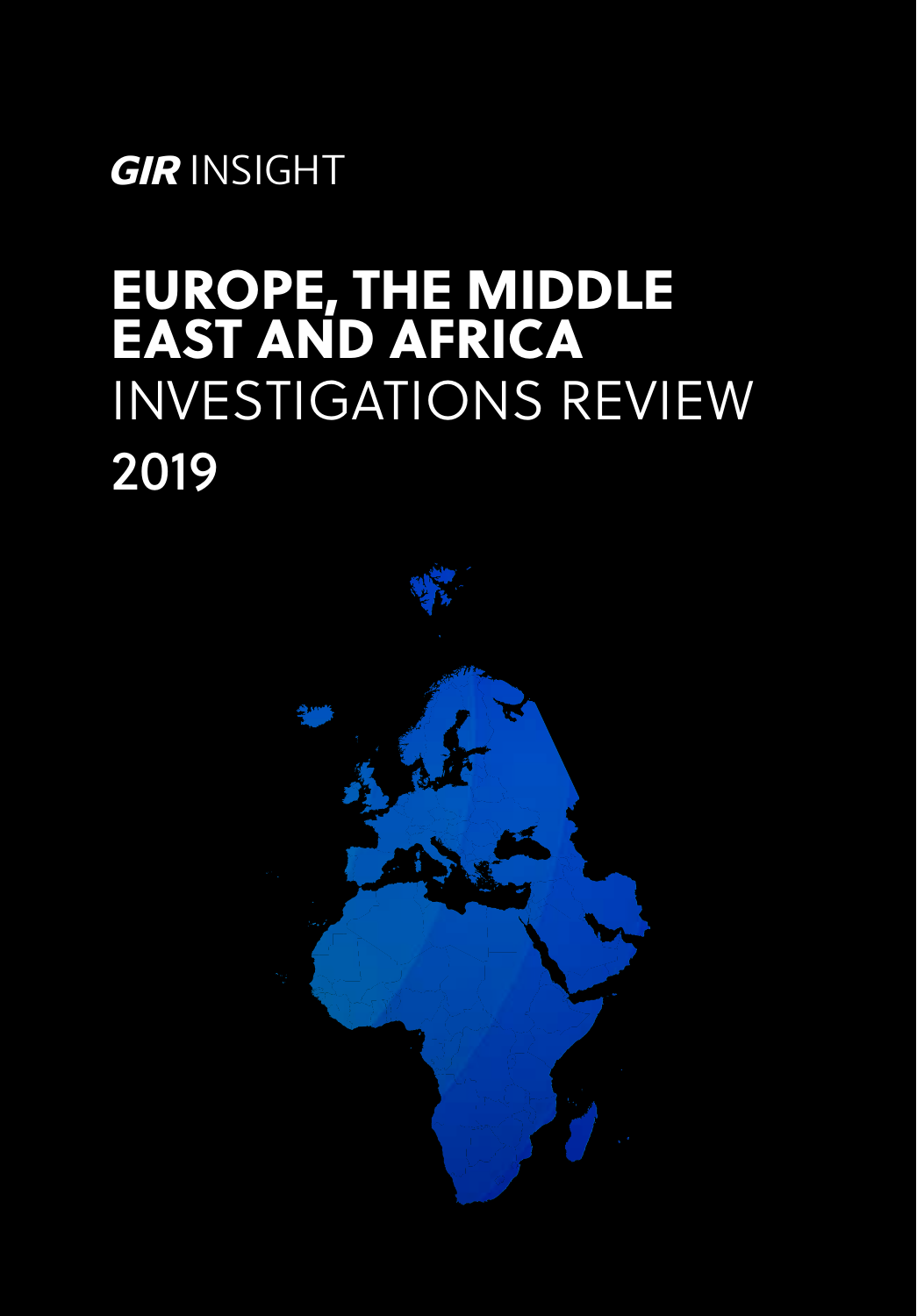# EUROPE, MIDDLE EAST AND AFRICA INVESTIGATIONS REVIEW 2019

Reproduced with permission from Law Business Research Ltd This article was first published in June 2019 For further information please contact Natalie.Clarke@lbresearch.com

LAW BUSINESS RESEARCH

© 2019 Law Business Research Ltd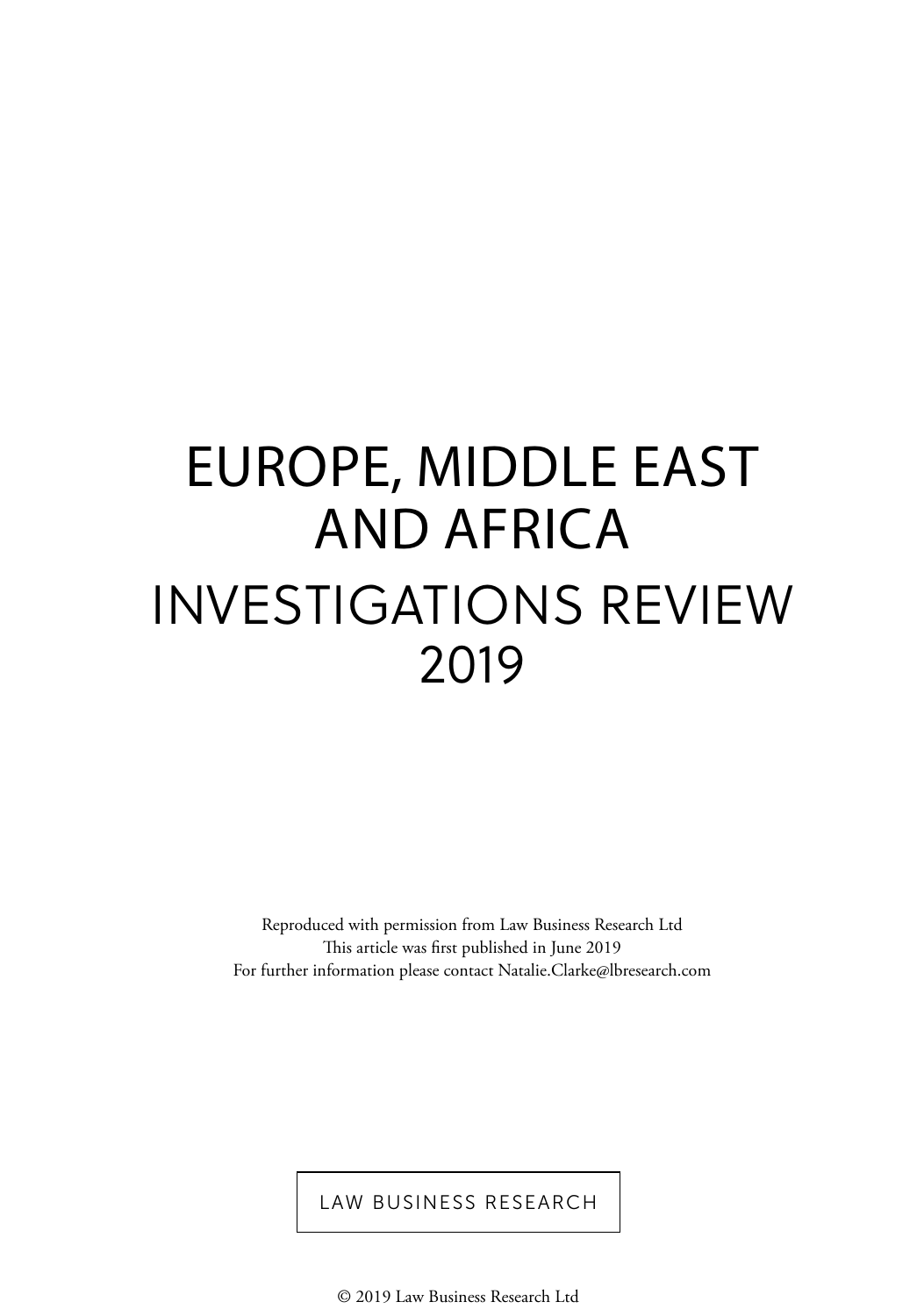Published in the United Kingdom by Global Investigations Review Law Business Research Ltd 87 Lancaster Road, London, W11 1QQ, UK © 2019 Law Business Research Ltd www.globalinvestigationsreview.com

To subscribe please contact subscriptions@globalinvestigationsreview.com

No photocopying: copyright licences do not apply.

The information provided in this publication is general and may not apply in a specific situation. Legal advice should always be sought before taking any legal action based on the information provided. This information is not intended to create, nor does receipt of it constitute, a lawyer–client relationship. The publishers and authors accept no responsibility for any acts or omissions contained herein. Although the information provided is accurate as of May 2019, be advised that this is a developing area.

Enquiries concerning reproduction should be sent to Law Business Research, at the address above. Enquiries concerning editorial content should be directed to the Publisher – david.samuels@lawbusinessresearch.com

© 2019 Law Business Research Limited

ISBN: 978-1-83862-226-8

Printed and distributed by Encompass Print Solutions Tel: 0844 2480 112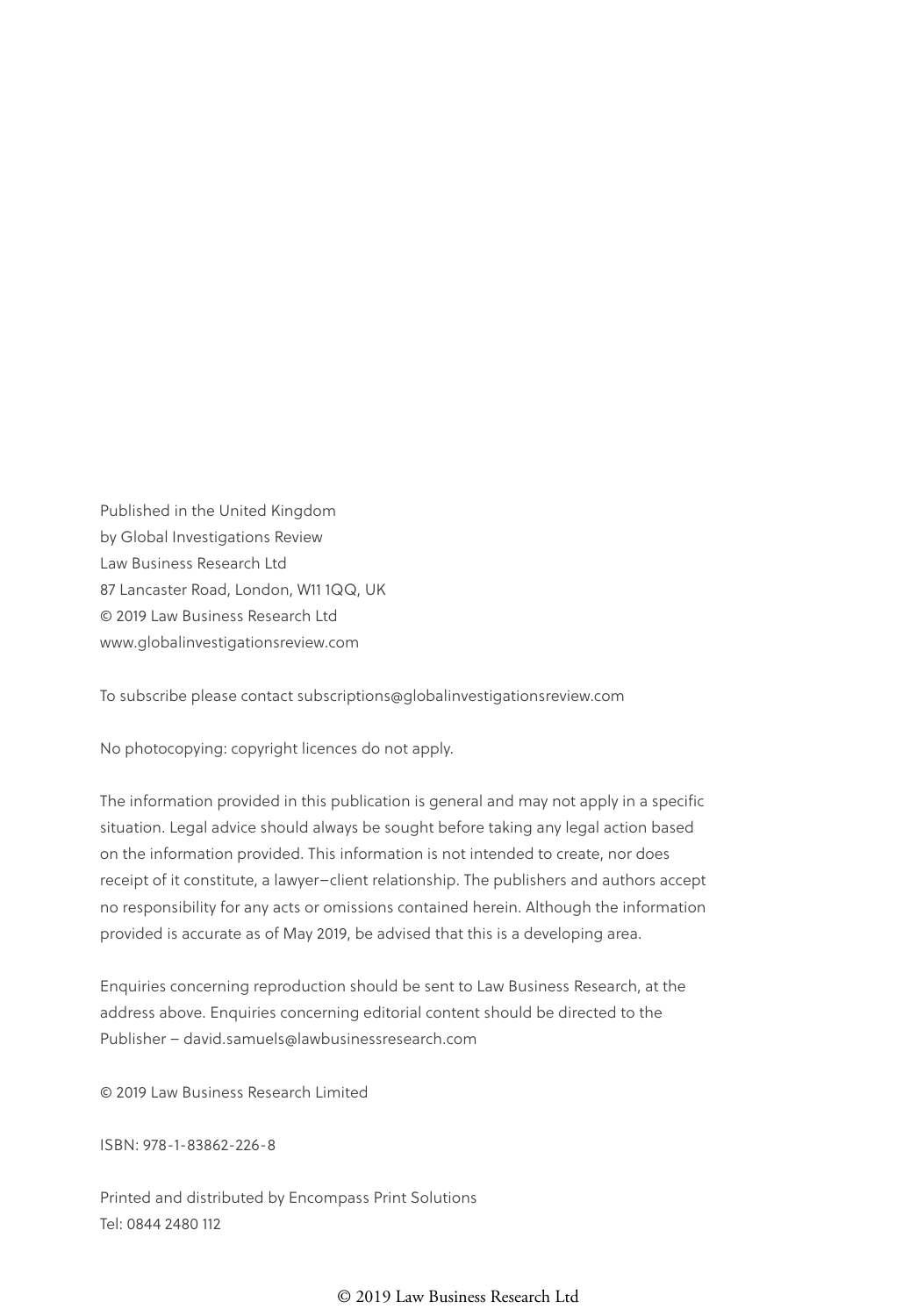### **Contents**

| Weng Yee Ng<br>Forensic Risk Alliance                                                                                                       |
|---------------------------------------------------------------------------------------------------------------------------------------------|
| Money Laundering Compliance and Investigations across EMEA12<br>Matthew Getz and David Bufton<br><b>Boies Schiller Flexner</b>              |
| Jason A Masimore and Nathaniel P Barber<br>Kobre & Kim                                                                                      |
| Kevin Shergold<br>Grant Thornton UK LLP                                                                                                     |
| Ben Haley, Mark Finucane, Sarah Crowder and Chiz Nwokonkor<br>Covington & Burling LLP                                                       |
| Ludovic Malgrain and Jean-Pierre Picca<br>White & Case LLP                                                                                  |
| Principles and Guidelines for Internal Investigations in Germany  63<br>Eike Bicker, Christian Steinle and Christoph Skoupil<br>Gleiss Lutz |
| Babajide O Ogundipe<br>Sofunde, Osakwe, Ogundipe & Belgore                                                                                  |
| Thomas A Frick and Adrian W Kammerer<br>Niederer Kraft Frey Ltd                                                                             |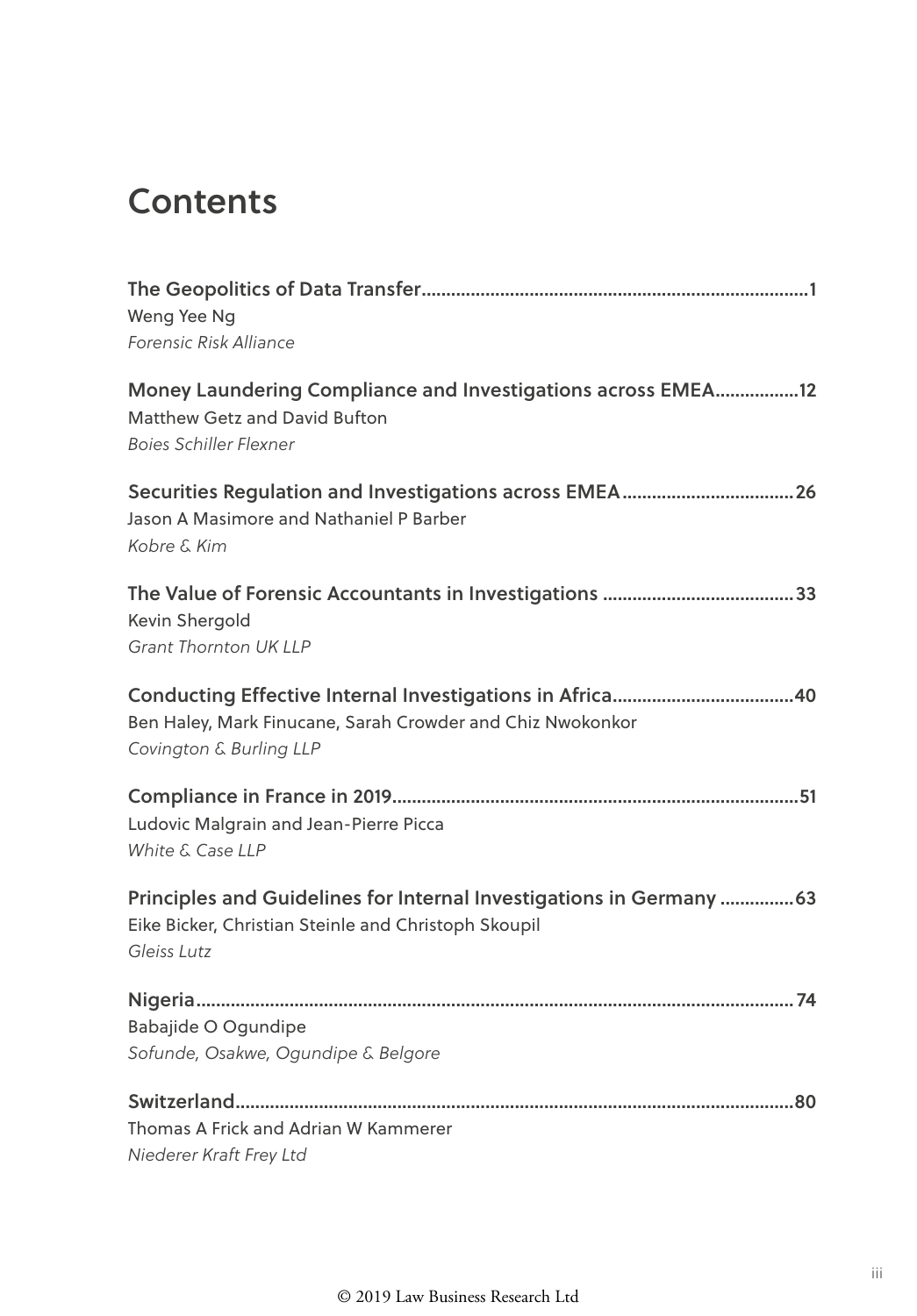| Anna Gaudoin, Fred Saugman and Georgina Whittington                            |  |
|--------------------------------------------------------------------------------|--|
| WilmerHale                                                                     |  |
|                                                                                |  |
|                                                                                |  |
| The Increasingly Cooperative World of Cross-Border Investigations98            |  |
| Caroline Black, Timothy Bowden, Karen Coppens, Richard Hodge and Chloe Binding |  |

Clare McMullen and Elly Proudlock Linklaters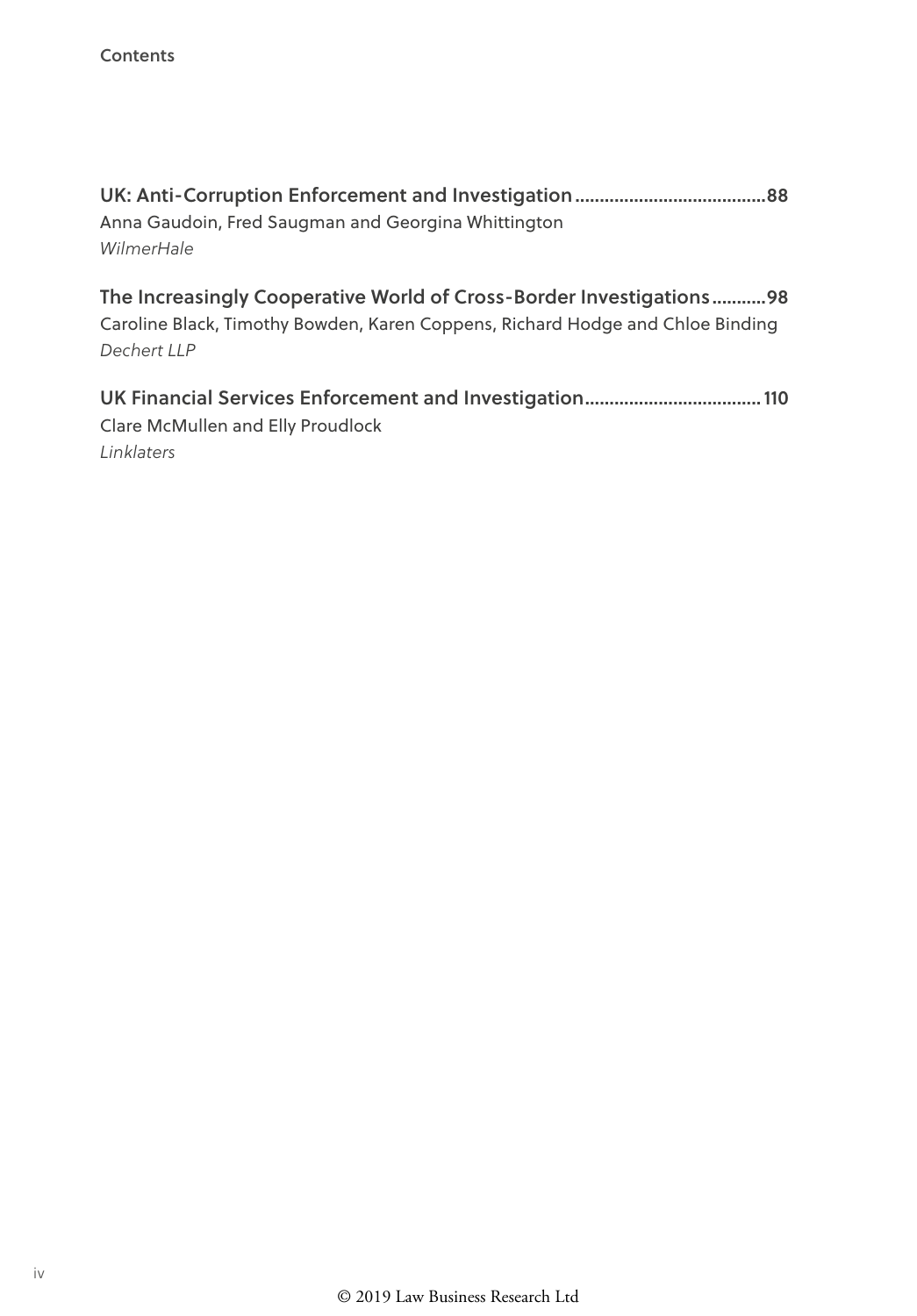### Preface

Welcome to the *Europe, Middle East and Africa Investigations Review 2019*, a Global Investigations Review special report.

Global Investigations Review is the online home for all those who specialise in investigating and resolving suspected corporate wrongdoing, telling them all they need to know about everything that matters.

Throughout the year, the GIR editorial team delivers daily news, surveys and features; organises the liveliest events ('GIR Live'); and provides our readers with innovative tools and know-how products.

In addition, assisted by external contributors, we curate a range of comprehensive regional reviews – online and in print – that go deeper into developments than our journalistic output is able.

The *Europe, Middle East and Africa Investigations Review 2019*, which you are reading, is part of that series.

It contains insight and thought leadership from 28 pre-eminent practitioners from these regions.

Across 12 chapters, spanning around 120 pages, it provides an invaluable retrospective and primer. All contributors are vetted for their standing and knowledge before being invited to take part.

Together, these contributors capture and interpret the most substantial recent international investigations developments of the past year, with footnotes and relevant statistics. Other articles provide valuable background so that you can get up to speed quickly on the essentials of a particular topic.

This edition covers France, Germany, Nigeria, Switzerland and the UK from multiple angles; has overviews of money laundering, data transfer, the regulation of cryptocurrency and international cooperation between agencies; and discusses the value experienced forensic accountants will bring to most investigations.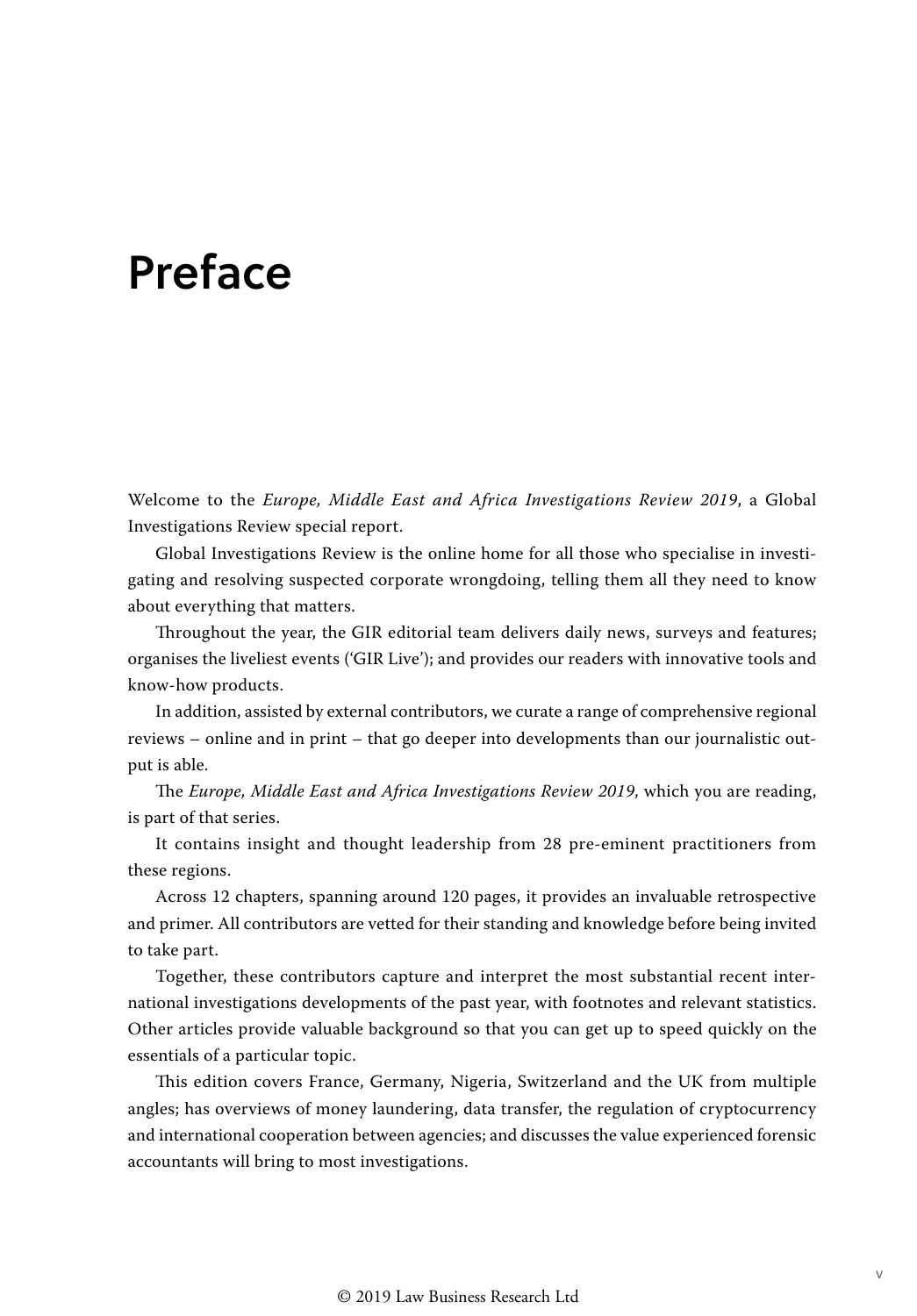Among the gems, it contains:

- A thorough review of data-protection provisions in all the regions covered by the book, including Africa and the Middle East.
- Similar tours d'horizons for anti-money laundering and the regulation of fintech.
- A chapter on Africa and the 'extra' stuff to bear in mind when investigating there, along with how to overcome challenges.
- A summary of a momentous year in France.
- A summary of a curious year in the UK, certainly for the Serious Fraud Office and what to read into certain of its decisions and results.
- An analysis of the Financial Conduct Authority's year, and how it is using its investigatory powers in an inquisitorial fashion, plus how some target firms are now making strategic use of the partial settlement mechanism to hedge their bets.

Along the way, you will encounter a personal experiment in cryptocurrency by those authors; and learn how an accountant can be to an investigation what Jamie Martin, Sotheby's head of scientific research, is to detecting fake Rothkos.

Enjoy!

If you have any suggestions for future editions, or want to take part in this annual project, we would love to hear from you.

Please write to insight@globalarbitrationreview.com.

Global Investigations Review London *May 2019*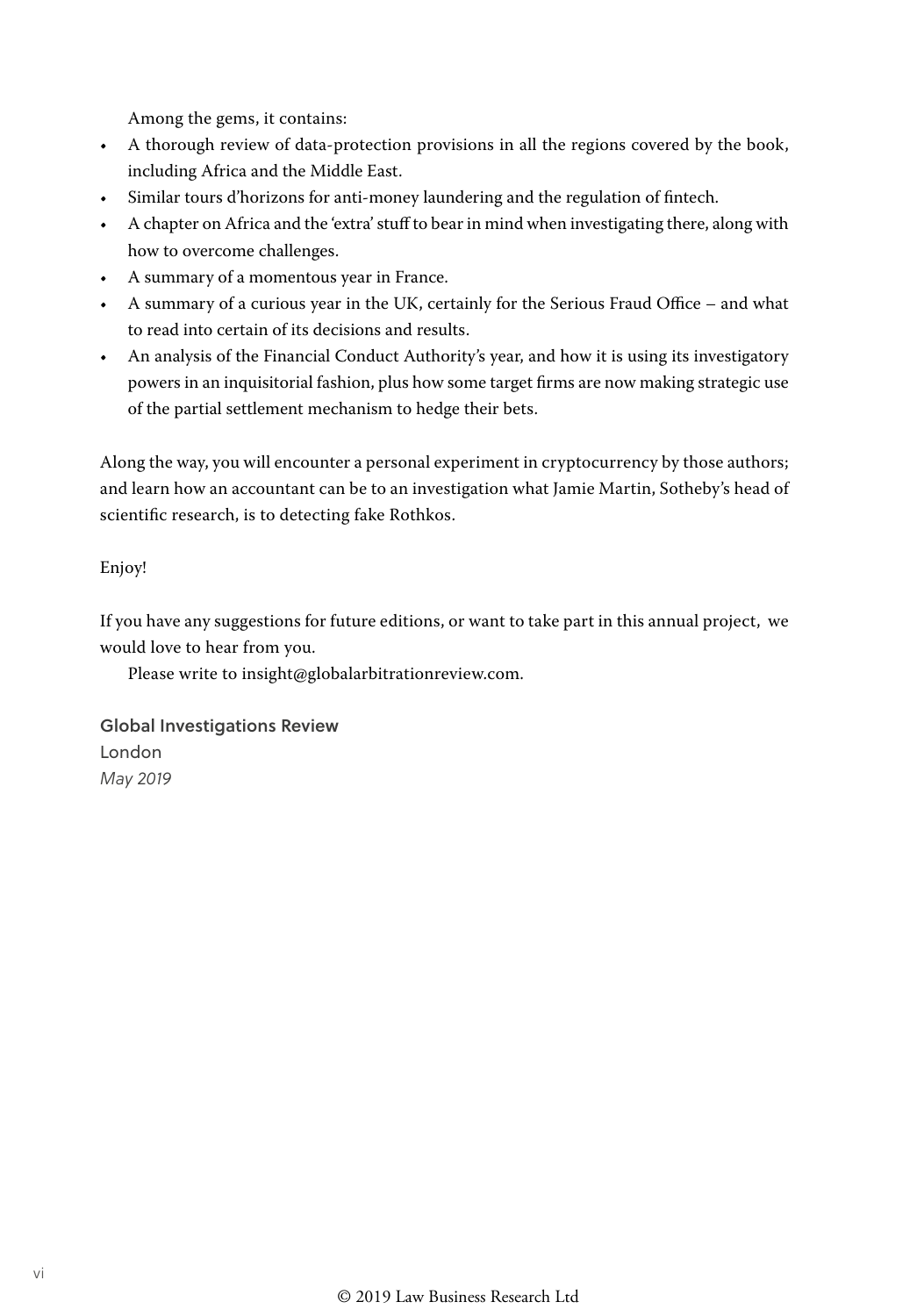### Compliance in France in 2019

Ludovic Malgrain and Jean-Pierre Picca White & Case LLP

France's investigations and white-collar crime landscape is at a turning point in 2019. After a long-awaited alignment of its anti-corruption arsenal on international standards with the 2016 Sapin II law, the priorities of French legislators and regulators are now twofold: completing the implementation of the 2016 reform, and bringing change to other areas to continue building a French compliance law that meets or exceeds international expectations.

Indeed, France's investigations landscape has primarily revolved around anti-corruption compliance and enforcement, following the implementation of the 2016 Sapin II law. The focus today is on the newly created French Anti-Corruption Agency (AFA), which is now both providing guidance and monitoring compliance, with comprehensive audits at major corporations.

Following this momentum, French legislators also approved in late 2017 and 2018 key pieces of legislation that are a major topic for the French investigations and compliance sector today. The 2017 Corporate Duty of Vigilance law imposed obligations on large corporations and their subsidiary, supplier and subcontractor networks following the 2013 Rana Plaza accident, and the 2018 anti-fraud law gave investigators and prosecutors more tools to fight tax fraud.

All in all, 2019 will be an exciting year as France's body of compliance law is finally taking a more definitive, coherent shape.

#### Anti-corruption: the continued effects of Sapin II

#### A paradigm shift for the French compliance landscape

The 9 December 2016 law on transparency, corruption and modernisation of the economy, nicknamed Sapin II after the minister in charge at the time, is France's comprehensive anticorruption reform and a response to laws such as the FCPA and the UK Bribery Act. The law toughened corruption sanctions, imposed stringent compliance obligations on large corporations and created the AFA.

That law also introduced major procedural changes for white-collar cases, with the creation of the deferred prosecution agreement (DPA) equivalent called the 'judicial public interest agreement' (CJIP), which gives prosecutors transactional tools to negotiate with corporate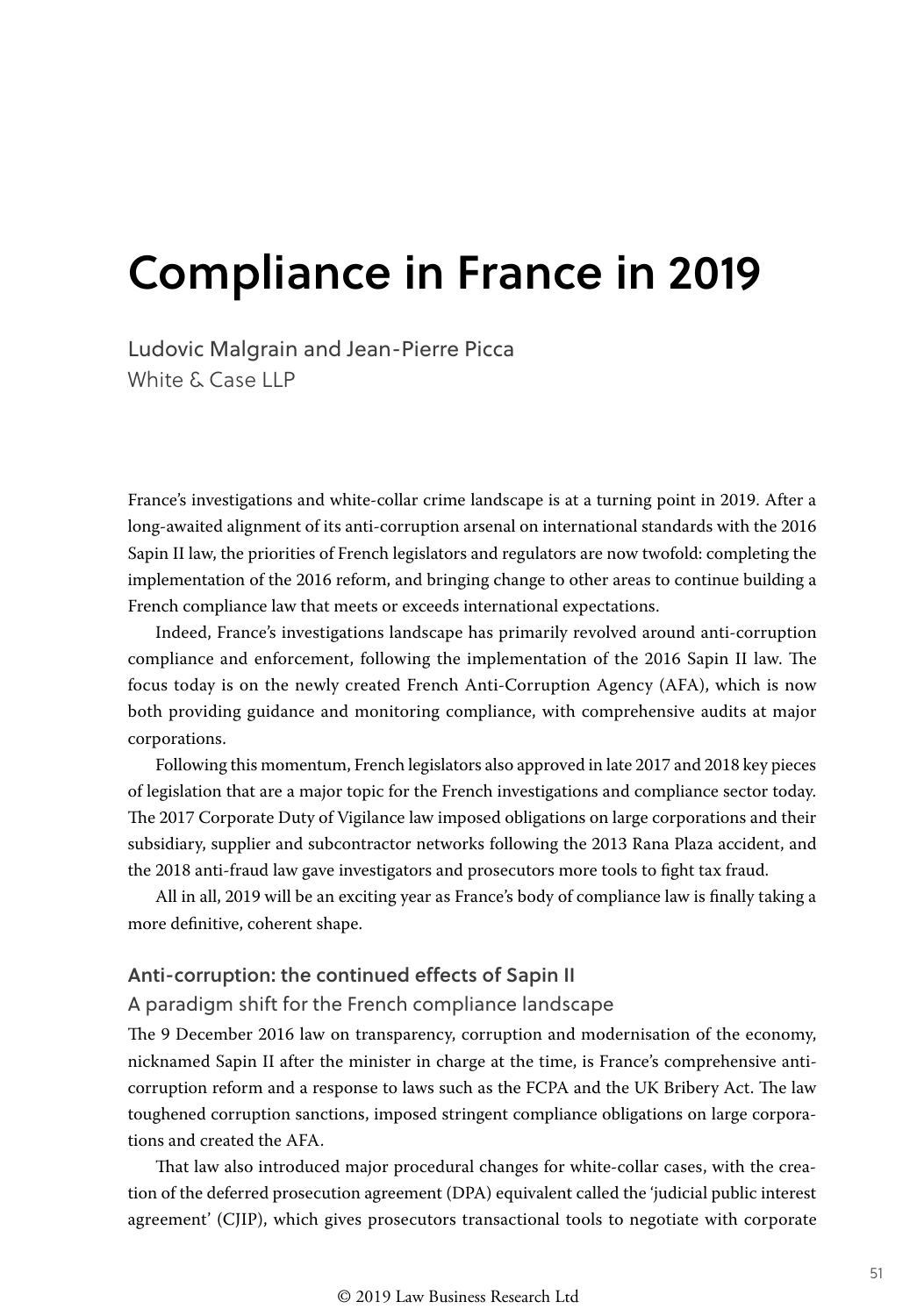plaintiffs for a limited number of offences. It also mandated large companies to implement anti-corruption compliance programmes, under the supervision of the AFA.

#### The AFA enters the age of enforcement and continues its guidance efforts

While the AFA is not an independent administrative agency, and therefore does not have the ability to impose or seek sanctions for specific acts of corruption, it is now fully taking its role attributed by article 1 of Sapin II: a mission of helping authorities and other relevant persons to prevent and detect bribery and other corruption-related offences.

The AFA started its guidance mission by publishing a set of recommendations to corporations in late 2017<sup>1</sup> that helped them create programmes that comply with the requirements of the new law. It is expected to continue in 2019 with an upcoming series of six guides on certain anti-corruption aspects. They draw from the agency's experience in its controls and in its support to corporations. The first one, published in February 2019, specifically covers the anti-corruption compliance function, its articulation with other corporate roles, as well as its structure and resources.

Another aspect of the AFA's guidance mission in the corporate realm that is gaining steam in 2019 is its 'support to economic actors'. It is independent from the AFA's audit function, and is handled by a dedicated office within the agency. In October 2018 the office published a charter explaining the services it offers, including a possibility of 'individual support' to help set up compliance programmes or answer corruption-related questions that may arise.

A key part of the AFA's enforcement role is its compliance monitoring function, after CJIP agreements or court decisions. That role, attributed by Sapin II, gained the AFA some international recognition when in June 2018, as part of a joint investigation on French Bank Société Générale, the DOJ declined to impose a separate compliance monitor because the bank had already agreed to AFA supervision in a CJIP agreement with French prosecutors.

Finally, and perhaps most importantly, the AFA continued its audits at corporations that are mandated by the law to have anti-corruption compliance programmes. Carried out at the initiative of the AFA's director or upon request of authorities or approved NGOs, the audits verify that the company has proper compliance programmes in place. Although AFA investigators do not have the police powers required for coercive searches (unlike competition, tax or judicial police dawn raids), they can request any information or professional document useful for the audit, and conduct interviews with managers and employees. Audited corporations cannot claim professional secrecy to decline to answer questions or requests for documents, and individuals or entities may be fined in case of obstruction.

Available in English : www.economie.gouv.fr/files/files/directions\_services/afa/French\_Anticorruption Agency \_Guidelines.pdf.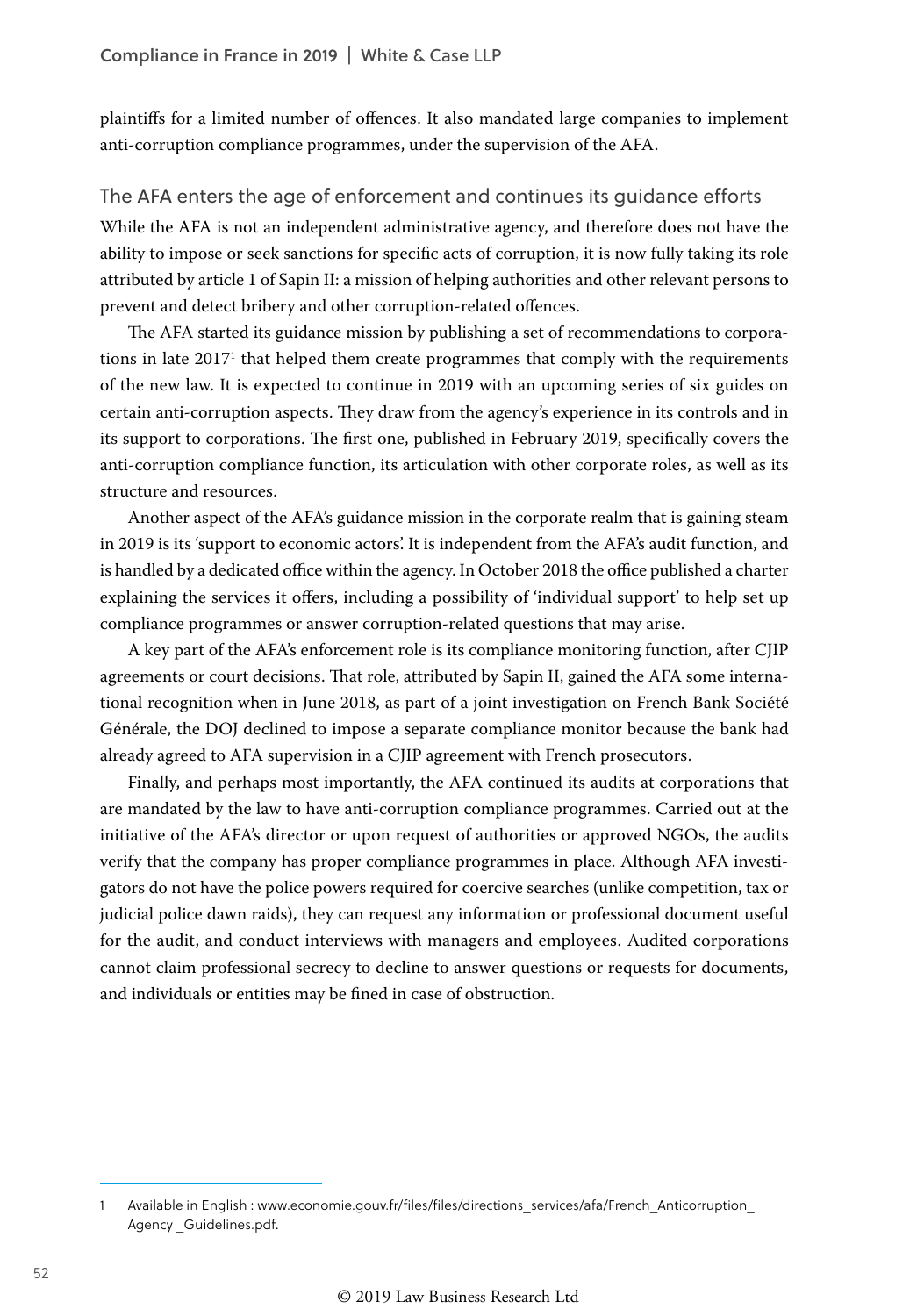#### Mandatory anti-corruption compliance programmes under Sapin II

Since June 2017, companies incorporated in France and exceeding a certain size threshold<sup>2</sup> are required to have an anti-corruption compliance programme that meets certain specifications. Under the law, presidents, directors and managers of qualifying companies may be held liable personally for failure to implement a compliance programme.

Compliance programmes under Sapin II must be tailored to prevent acts of bribery and influence peddling, and must include the following measures:

- a code of conduct;
- an internal whistleblowing mechanism;
- a regular corruption risk mapping exercise;
- a risk assessment process;
- third-party due diligence procedures;
- accounting controls;
- training programmes for employees exposed to high risks of corruption and influence peddling;
- disciplinary procedure; and
- an audit mechanism to assess the effectiveness of the compliance programme.

The AFA provided guidance on these aspects with its 2017 recommendations and its 'Guide on the corporate anti-corruption function' in January  $2019$ ,<sup>3</sup> and may answer some questions through its office in charge of supporting economic actors.

#### Whistleblowing procedures

In addition to the 'whistleblower' aspect of the mandatory compliance programme laid out above, the Sapin II law also introduced a new legal framework that has enhanced the status and protection of whistleblowers in France.

This framework provides for:

- a wide definition of a whistleblower;
- protection against potential retaliation and discriminatory measures (such actions would be considered null and void under French labour law);
- criminal penalties for anyone who tries to prevent a whistleblower from making a report (a year's imprisonment and a fine up to  $\epsilon$ 15,000 for an individual, or a fine of up to  $\epsilon$ 75,000 for a company); and

<sup>2</sup> This requirement, according to article 17 of the law, applies to any private company or public entity of an industrial or commercial nature, which has (i) more than 500 employees or is part of a corporate group whose parent company is headquartered in France and employs more than 500 people; and (ii) whose annual turnover or annual consolidated turnover exceeds €100 million.

<sup>3</sup> www.economie.gouv.fr/files/files/directions\_services/afa/2019-01-29 - Guide\_pratique\_fonction conformite.pdf.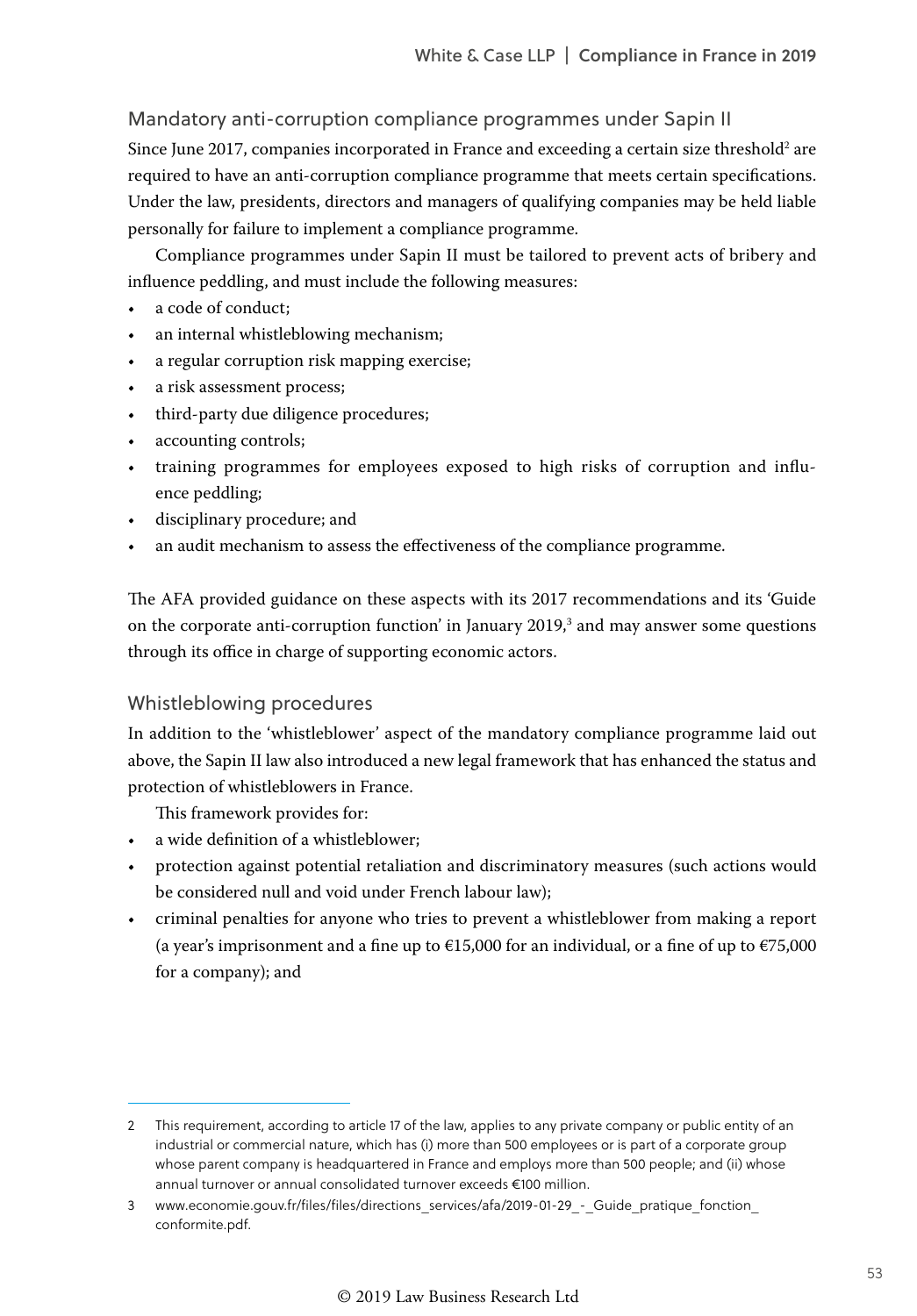• a three-stage reporting process that enables individuals to blow the whistle anonymously internally or, in case of inaction or imminent danger, directly to judicial or administrative authorities and the public.

These measures were supplemented on 19 April 2017 by a decree<sup>4</sup> aimed at implementing this framework, which came into force on 1 January 2018. Under this decree, all companies having at least 50 employees in France are required to set up 'clear and confidential' reporting procedures.

Before implementing or modifying existing whistleblowing procedures, companies are advised to undertake a prior consultation of the relevant employees' representative bodies (eg, works council, health and safety committees).

AFA guidance of October 20175 allows these broader whistleblowing obligations to be 'bundled' with the whistleblowing part of the mandatory compliance programme at qualifying large corporations.

#### The new enforcement climate after Sapin II and the upcoming 'blocking statute' reform

One of the objectives of Sapin II was to show that France was willing and able to take on the challenge of international bribery by itself, reducing the need or justification for foreign countries to impose fines on its domestic companies based on extraterritorial jurisdiction.

#### The offence: tougher cross-border white-collar enforcement

The changes initiated by Sapin II extended well beyond anti-bribery, with prosecutors now pursuing tougher penalties and fines never seen before in the French criminal system.

This led to the landmark lower court sentence against Swiss Bank UBS AG for illegal bank solicitation and aggravated tax fraud laundering. On 20 February 2019, UBS was fined  $64.5$ billion, multiple times the amount offered by prosecutors in CJIP settlement talks. While appeals have been filed and the amount may change, this is undoubtedly an issue corporations will take into account when deciding whether or not to settle with a CJIP.

To avoid prosecution of French companies by other countries, prosecutors are making government investigations more 'international', if not American: heavier prosecutor-led investigations, in particular from the National Financial Prosecutor's Office (PNF), use of transactional tools and very high fines are now commonplace. Parties should, however, keep in mind that while the CJIP mechanism is currently promoted by prosecutors, the risk of the case being brought to court (especially if the Prosecutor does not offer a CJIP) should not be forgotten, as offering this transactional option is not mandatory.

In the same manner, the use of investigating magistrates, a fixture of French criminal procedure, is steadily declining in white-collar cases with some prosecutors now trying to make the

<sup>4</sup> Decree No. 2017-564.

<sup>5</sup> www.economie.gouv.fr/files/files/directions\_services/afa/2017-10-04 - Dispositif\_dalerte\_interne\_vd.pdf.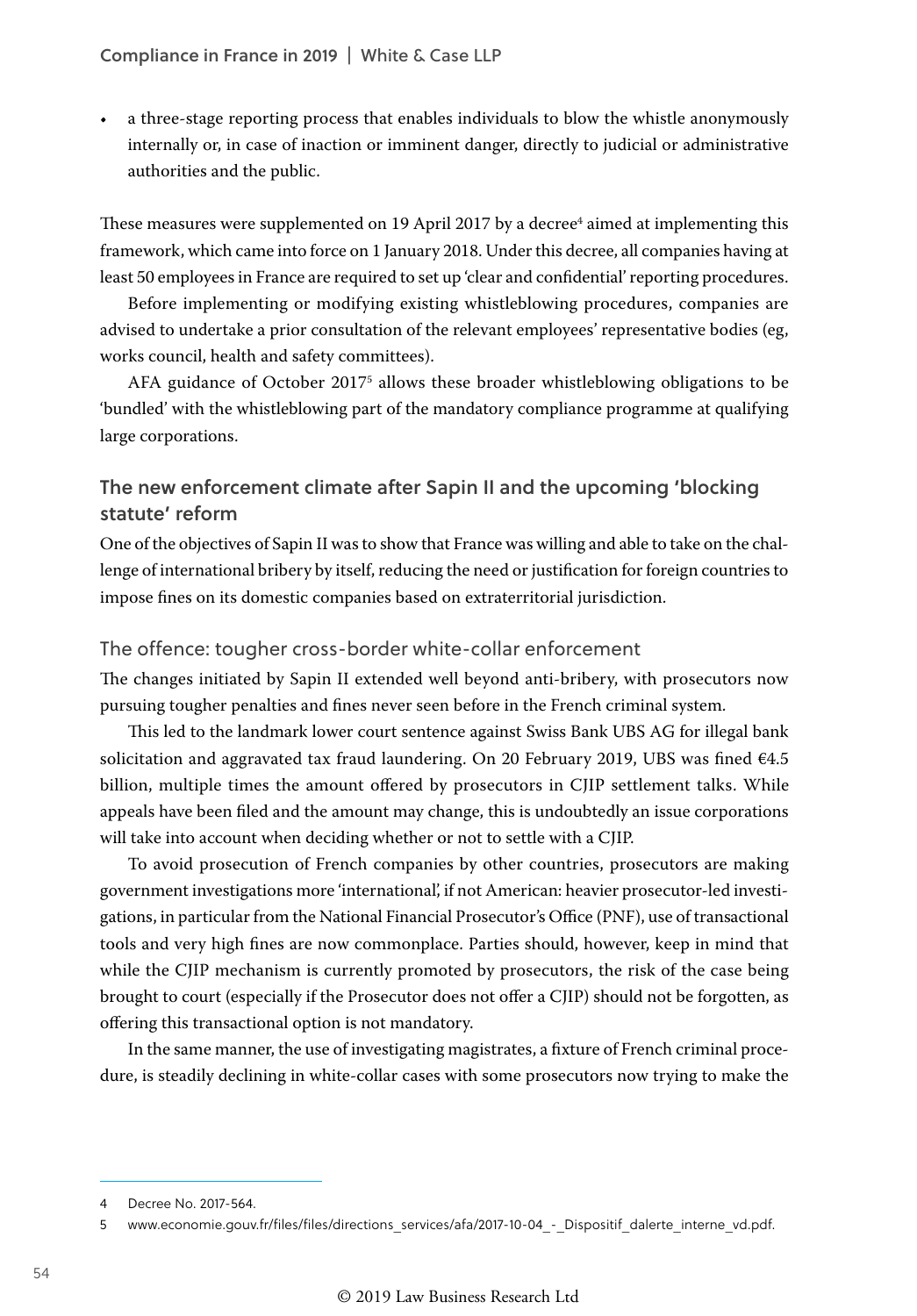bulk of the investigative work happen in the more confidential preliminary investigation phase they supervise.

Finally, the case to follow this year will arguably be Airbus, which the PNF, the UK Serious Fraud Office and the DOJ are investigating for alleged bribery – and for which transactional tools including US/UK DPAs and French CJIPs are or will very likely be on the table.

#### The defence: the upcoming reform of the French blocking statute

Heavy fines on French corporations on sanctions matters (such as the US\$8.9 billion fine for French Bank BNP Paribas in 2014) or anti-bribery (like Alstom's 2014 US\$772 billion fine) based on extraterritorial jurisdiction have become a very sensitive issue in the French political space. Several congressional investigations on that matter, ongoing or completed since 2014, and a recognition, across party lines, of the need for more protection of French companies' data and documents have incited the government to act upon the issue.

Since 1968 the French have had a blocking statute designed to prevent the abuses of entering discoveries or subpoenas on French entities or individuals. It criminalises the transmission of information to foreign courts outside the channels set forth by treaties (such as the 1970 Hague convention for civil matters or the Mutual Legal Assistance Treaty for criminal issues). Although it was applied recently (in an attempt to conduct depositions in the Executive Life case), it is widely considered as not strictly enforced (noticeably by the US Supreme Court in its 1987 *Aerospatiale* decision).

After several failed reform attempts by previous legislatures, French MP Raphaël Gauvain was tasked with writing a report on that topic, and is working closely with the Ministry of the Economy's economic intelligence office on a reform proposal that would create a more easily enforceable transmission regime, in conjunction with certain recent changes introduced by the EU General Data Protection Regulation (GDPR).

Very few details about the reform and the report are public at the moment, but the proposal will likely include higher monetary penalties for violations to give the law a real deterrent effect. Press sources mention a reform of in-house legal privilege as being one of the proposals. In any case, should this reform finally be enacted, it will arguably be the centrepiece of cross-border investigations developments this year.

#### The duty of vigilance law

The 'duty of vigilance' refers to an obligation on companies to prevent social, environmental and governance risks related to their operations that may also extend to the activities of their subsidiaries and business partners (subcontractors and suppliers).

This duty takes place in an international context marked by various human tragedies, including the collapse in 2013 in Bangladesh of the Rana Plaza building, which caused the deaths of 1,138 people. It had been demonstrated that these factories acted as subcontractors for various Western brands, particularly European ones.

In response, the international community has called for corporate accountability for human rights, asking companies to respect these basic rights.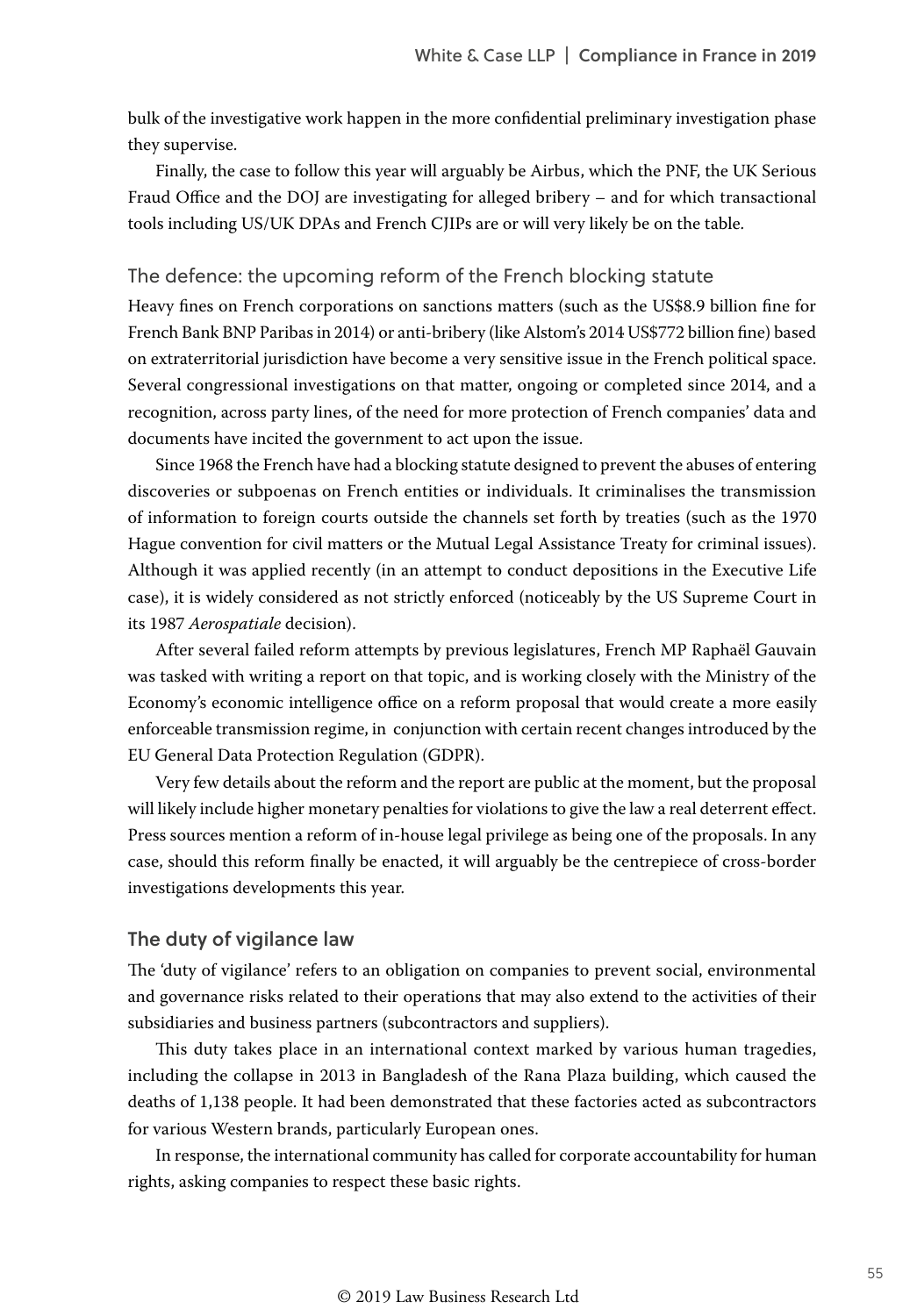Nevertheless, regulations in this area have long remained 'soft', such as the UN Guiding Principles on Business and Human Rights, adopted in 2011 – a set of guidelines for states and companies to prevent, address and remedy human rights abuses committed in business operations.

While norms on this topic have long remained non-binding, simply encouraging companies to regulate themselves through the voluntary adoption of internal rules, we have observed in recent years a trend towards the 'hardening' of human rights obligations for businesses. This movement is embodied in France by the enactment on 27 March 2017 of the corporate duty of vigilance law.

#### The corporate duty of vigilance: a source of new obligations for companies

The newly enacted corporate duty of vigilance law applies to companies with at least 5,000 employees within their company and in their direct and indirect subsidiaries when their registered office is in France, and 10,000 employees when their registered office is located abroad.

This may apply in particular to French subsidiaries of foreign companies or global groups insofar as they meet the above-mentioned requirement. Approximately 150 French parent corporations could fall within the scope of this new law.

The 'vigilance plan' is the key measure of the duty of vigilance, requiring qualifying companies to set up a plan containing measures designed to identify and prevent the occurrence of risks of human rights violations, serious physical or environmental damage, and safety risks.

In line with the spirit of the Sapin II-mandated compliance plan for bribery, the vigilance plan should cover items such as:

- risk mapping;
- procedures for evaluating subsidiaries, subcontractors and suppliers with whom an established commercial relationship is maintained;
- appropriate actions to mitigate risks or prevent serious violations;
- a mechanism for alerting and collecting alerts; and
- a mechanism for monitoring the measures implemented to assess their effectiveness.

Lawmakers intended to include in the scope of this law the activities of the parent company but also its subsidiaries and any other companies that participate in the supply chain of the group (eg, suppliers, subcontractors) either directly for the parent company or for one of its subsidiaries.

While companies have been required to establish a vigilance plan since the law entered into force in 2017, other provisions of the law, such as the report on the effective implementation of the plan, will only apply from the date of the report for the first financial year opened after the publication of the law. This means 2019 (ie, the report for fiscal year 2018) for companies whose financial year is open from 1 January.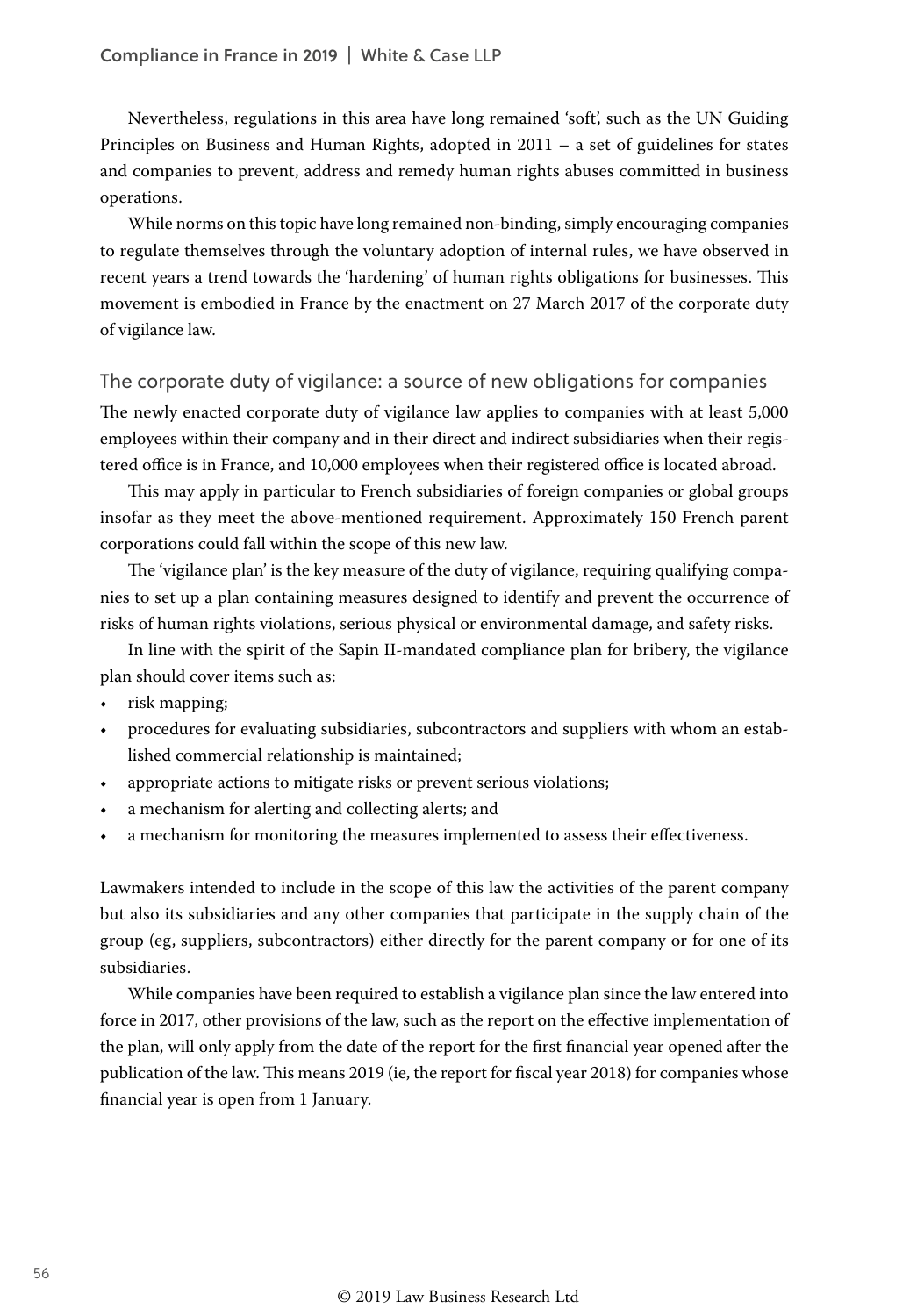#### No more sanctions but a potential source of liability for companies

While the fines initially provided for in the event of non-publication of the plan were struck down by the Constitutional Council because of the sanctions' excessive breadth, thus reducing the scope of the law in terms of corporate social responsibility, the corporate duty of vigilance remains a potential source of liability that corporations should take into account.

Indeed, qualifying large companies remain required to publish the vigilance plan in their annual report. Failing this, the judge may subject the company in question to an injunction and the possibility of engaging the company's civil liability in the event of failure to fulfil its obligations, in particular in the event of damage occurring in one of the companies referred to in the plan. This fault-based liability may lie in the non-existence or inadequacy of the plan, failure to implement it, or if the ordering company has done nothing to prevent or minimise the damage.

The occurrence of an accident in a subsidiary or subcontractor does not therefore mean that liability is automatically triggered, as the company must have committed a fault. Companies are only bound by a duty of care that consists in thoroughly implementing the vigilance plan. Liability on these grounds is not automatic if the company is compliant.

#### The corporate duty of vigilance in 2019: first report

Two years after the law was enacted, NGOs have started criticising certain companies for their non-compliance. They also highlighted the lack of dialogue between companies and stakeholders such as employees, suppliers, subcontractors, NGOs and representatives of civil society in the drafting of compliance plans.

They are lobbying the French government to obtain a consolidated list of companies falling within the scope of the French statute to facilitate their monitoring and the reintroduction of penalties in case of non-compliance.

France stands out as a pioneer on vigilance, but enforcing this law will be a challenge without coercive sanctions. However, the absence of penalties should not encourage companies to breach these obligations, as they are a potential source of liability and activist litigation.

#### The Anti-Fraud Act

Enacted on 23 October 2018, the anti-fraud law is branded as the companion bill to a recent law softening sanctions for good-faith errors, balancing it with more anti-fraud tools and stricter sanctions for aggravated fraud cases.

#### The end of the Bercy Lock

Until now, tax authorities had to file a complaint after obtaining a favourable opinion from the tax offences commission to launch prosecutions against the taxpayer.<sup>6</sup> This system was commonly known as the Bercy Lock. Article 36 of the Anti-Fraud Act puts an end to this requirement and imposes a duty on the tax administration to report the case to the public prosecutor whenever the value of duties avoided exceeds €100,000 and the tax administration applied:

<sup>6</sup> Former article L228 French Tax Procedural Code (Livre des procédures fiscales).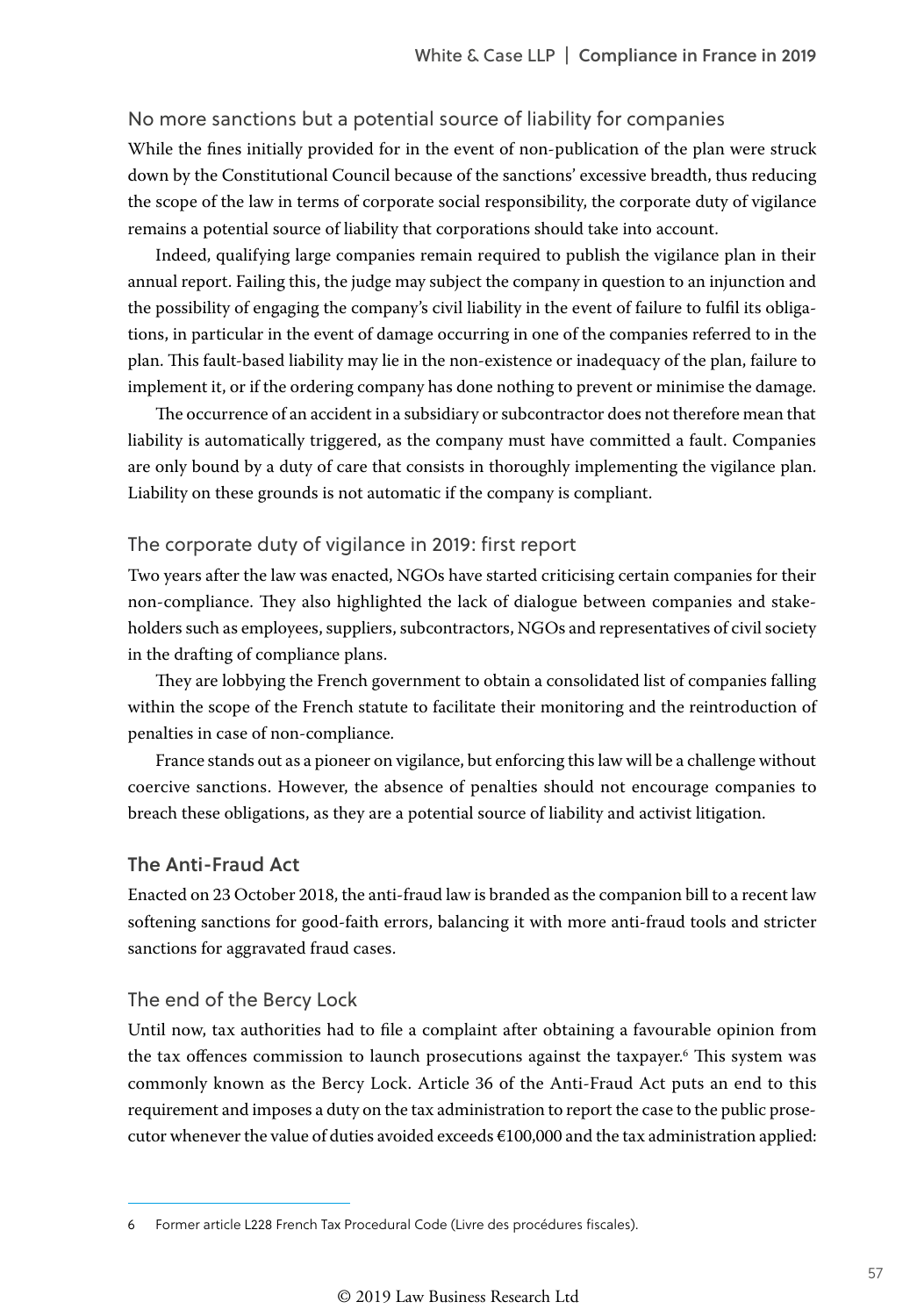- $\cdot$  the 100 per cent penalty for opposition to tax audit;<sup>7</sup>
- the 80 per cent penalty provided for concealed activity, $^8$  fraudulent practices or abuse of law, $^9$ failure to declare foreign accounts,<sup>10</sup> life insurance or trusts or smugglers;<sup>11</sup> or
- $\cdot$  the 40 per cent for deliberate breach, abuse of law<sup>12</sup> or failure to file a tax return after a formal notice to pay<sup>13</sup> if, during the six previous calendar years, the taxpayer was imposed one of the 40 per cent, 80 per cent or 100 per cent penalties listed above or had been the target of a tax fraud complaint by the tax administration.

The reporting threshold is halved and the 40 per cent penalty always triggers reporting when the taxpayer is bound by an obligation of transparency with the High Authority for the Transparency of Public Life (HATVP; the agency that collects French public servants' transparency declarations on their assets).

#### The French guilty plea and DPA in most tax fraud cases

The Anti-Fraud Act also provides the possibility for taxpayers to enter into a French version of the guilty plea – the CRPC. In force since 2004, this procedure allows the defendant to avoid a formal trial if the latter acknowledges the alleged facts against him or her and accepts the penalties proposed by the public prosecutor. $14$ 

The law also provides legal persons with the possibility of concluding a CJIP in the event of tax fraud.<sup>15</sup> The legal person is allowed to conclude a legal transaction with the public prosecutor to avoid criminal proceedings in return for the payment of penalties and its submission to an anti-corruption compliance programme supervised by the AFA.

In addition, it is worth mentioning that article 23 of the Anti-Fraud Act raises the maximum amount of the penalties for tax fraud and aggravated tax fraud to twice the income derived from the commission of the offences.<sup>16</sup> When it comes to legal persons, the fine could be up to 10 times the income derived from the commission of the offences.<sup>17</sup>

<sup>7</sup> Article 1732 French Tax Code (Code général des impôts).

<sup>8</sup> Article 1728,1, c French Tax Code.

<sup>9</sup> Article 1729 b and c French Tax Code.

<sup>10</sup> Article 1729-0 A French Tax Code.

<sup>11</sup> Article 1758 French Tax Code.

<sup>12</sup> Article 1729 a and b French Tax Code.

<sup>13</sup> Article 1728, 1 b French Tax Code.

<sup>14</sup> Article 495-7 French Code of Criminal Procedure (Code de procedure pénale)

<sup>15</sup> Article 41-1-2 French Code of Criminal Procedure.

<sup>16</sup> Article 1741 French Tax Code.

<sup>17</sup> Article 131-38 French Criminal Code (Code pénal).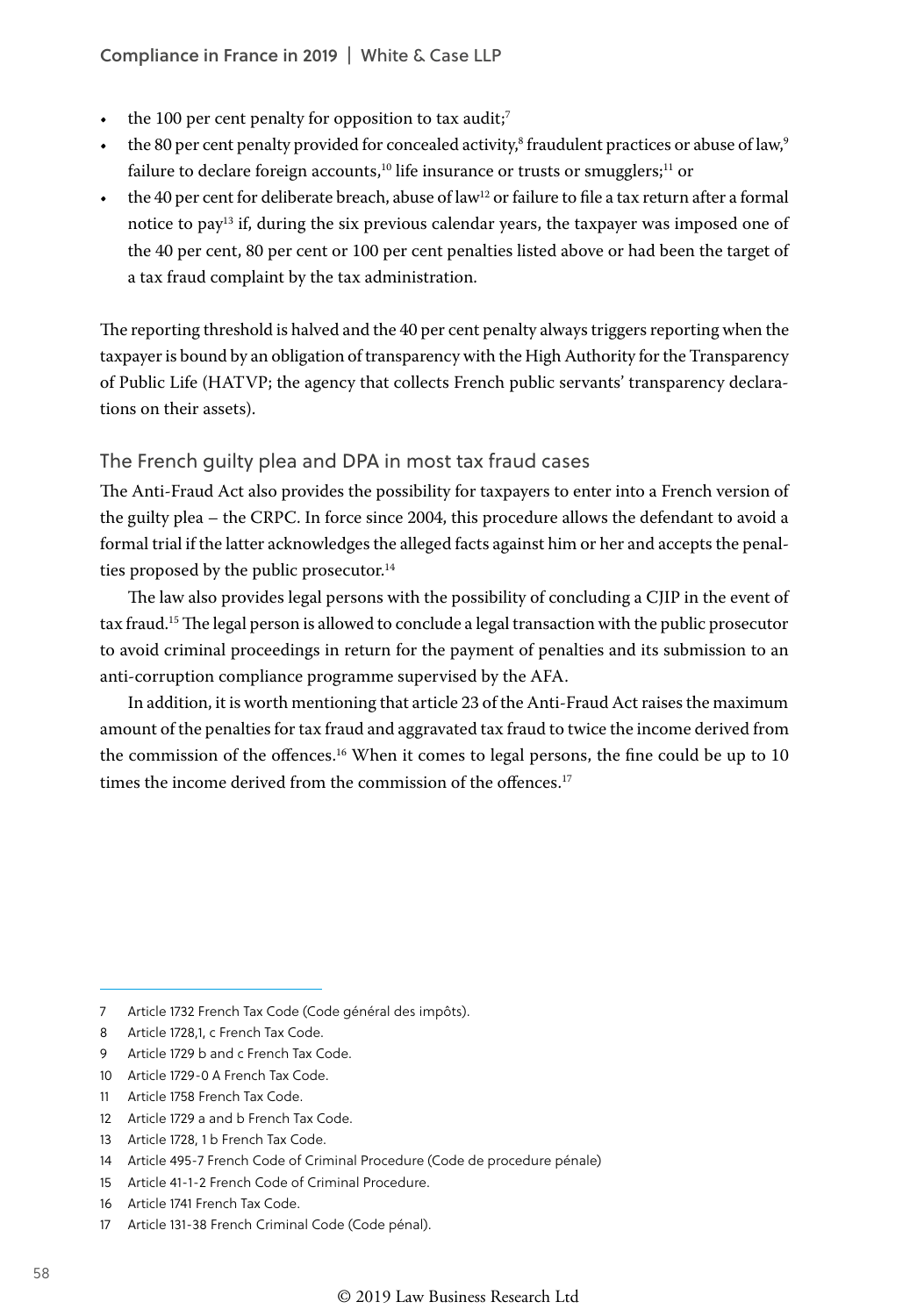#### Creation of a tax police

Articles 1 and 2 of the Anti-Fraud Act provide for the creation a special unit known as the 'tax police' within the Ministry in charge of Public Accounts. The service will be placed under the authority of the public prosecutor.<sup>18</sup>

This unit will be formed of judicial customs officers and tax administration agents, and will have judicial police powers.

#### The 'name and shame' solution is extended to tax fraud

The tax administration may decide to publish the tax penalties applied to legal persons following breaches of their tax duties of a particularly serious nature (abuse of law or fraudulent acts and an evaded duty amounting to at least €50,000), provided it obtained a favourable opinion from the tax offences commission.<sup>19</sup>

The publication is made on the tax administration website for a maximum period of one year. Challenging the penalties will suspend the publication or, in some cases, allow its withdrawal.

Sapin II was only the first step in what is becoming a coherent body of compliance obligations, which case law and legal practice will fine-tune. France wants to set new standards in compliance law and is giving itself the tools to do so.

*The authors wish to acknowledge the contributions of Grégoire Durand and Clément Truchon-Bartès to this chapter.*

<sup>18</sup> Article 28-2 French Code of Criminal Procedure.

<sup>19</sup> Article 1729 A French Criminal Code.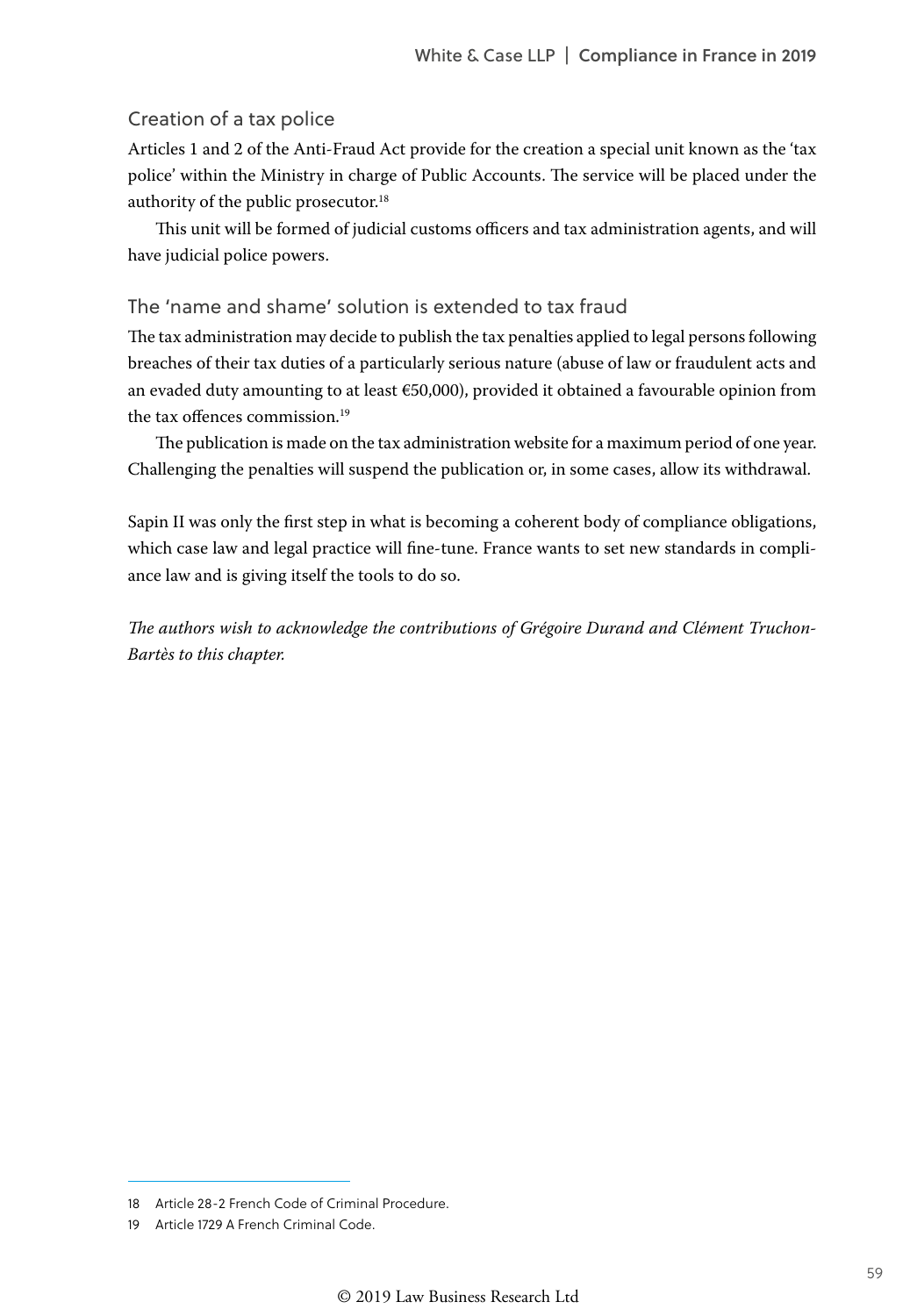

Jean-Pierre Picca White & Case LLP

Jean-Pierre Picca is a partner in the white-collar crime and regulatory group of the Paris office. A senior legal adviser to the President of the French Republic between 2010 and 2012 as well as senior prosecutor, Jean-Pierre Picca held a variety of high-level duties within the French judiciary before joining the firm.

He notably performed functions as a senior liaison legal adviser to the US Department of Justice between 2002 and 2007. Jean-Pierre has 30 years of experience in the criminal area both as a prosecutor in France and in the United States and as a defence lawyer. He was involved in landmark cases such as the crash of the Concorde, the Executive Life/Crédit Lyonnais matter and the criminal investigations in the aftermath of the 9/11 terrorist attacks.

Jean-Pierre has been at the forefront of headline financial investigations and crossborder complex litigations, advising several leading French banks in major investigations driven notably by the French and US authorities. He has acquired an in-depth knowledge of strategic issues and frequently advises top management of his clients.

He represented both companies and individuals in the course of major international sanctions cases. He is also deeply involved in the context of the EURIBOR/LIBOR investigations alongside a major international bank. He regularly advises a major private equity fund on several aspects: anti-corruption, criminal investigations, transfer and sale of shares. Jean-Pierre also advises several clients on complex compliance issues. He has recognised skills in crisis management and complex cross-border disputes.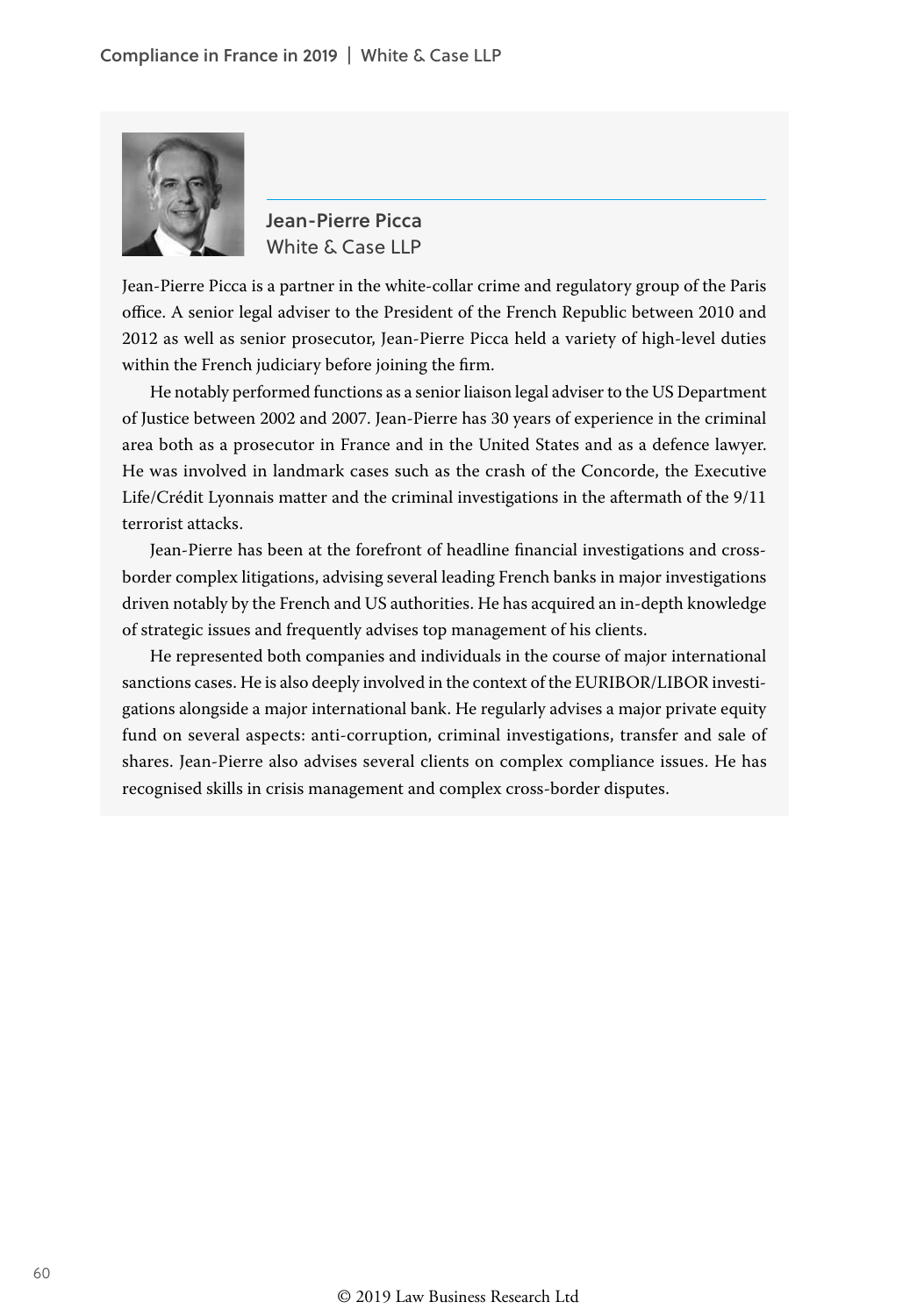

Ludovic Malgrain White & Case LLP

Ludovic Malgrain is a partner in the white-collar crime and regulatory group of White & Case in Paris. He leads one of the largest teams of white-collar crime lawyers on the Paris market. He has been a member of the Paris Bar since 1998 and has developed a recognised expertise in criminal defence. He is regularly ranked as a leading criminal defence lawyer in France by leading directories.

Ludovic represents French and international high-profile clients in the industrial, oil and gas, banking and technology sectors, before French authorities, agencies and courts all over the country. In particular, the team handle cases connected to fraud or allegations of bribery in Angola and Nigeria, tax fraud through schemes in Luxembourg and Switzerland, market abuse for listed companies and commercial malpractice in the banking and consumer sectors. In addition, the team provides assistance in internal and multi-jurisdictional investigations (Department of Justice, Serious Fraud Office, etc).

Backed by 20 years of hands-on litigation experience in international law firms, Ludovic offers guidance to satisfy legal requirements relating to prevention of corporate criminal liability for managers and corporations as well as implementation of compliance programmes (anti-bribery, anti-money laundering, etc).

His track record includes a number of high-profile cases, such as the collapse of the gangway of the Queen Mary II passenger ship, the Air France Concorde crash, the EC Eurostat scandal, the Apollonia fraud, the Helvet Immo class action and the Panama Papers.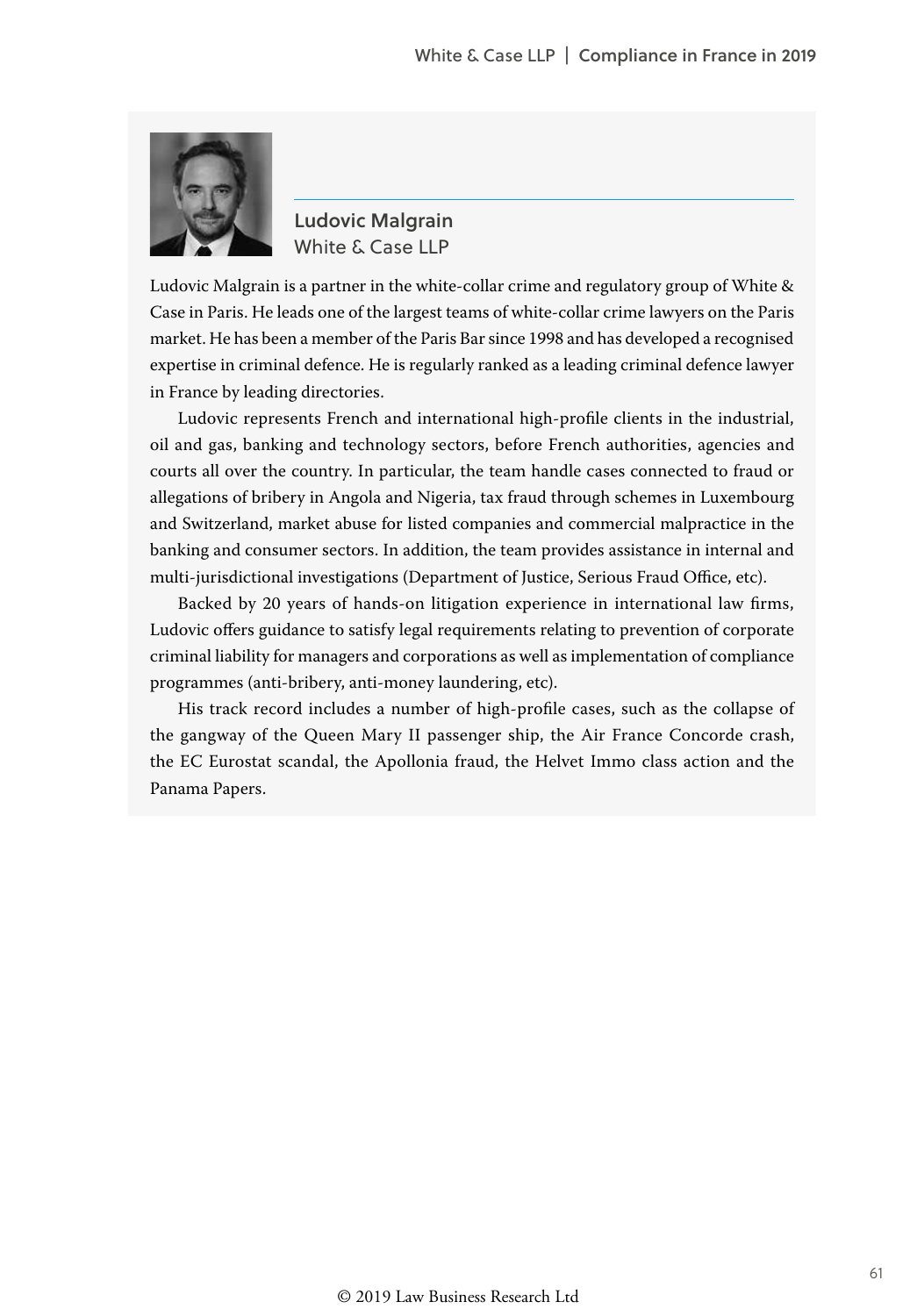## **WHITE & CASE**

Our global white-collar and investigations team regularly handles a wide range of complex, high-stakes and multi-jurisdictional legal matters. We address the risks and complexities arising from investigations and enforcement actions. With our global footprint, experience and skill, we provide comprehensive and costeffective representation and advice to clients facing exposure to civil and criminal liability.

Our team in Paris offers first-rate expertise in advising and defending clients through all phases of global investigations, as well as criminal proceedings, antitrust investigations and contentious regulatory disputes. Our team is over 35 lawyers strong and growing.

We have substantial experience in dealing with multi-jurisdictional investigations carried out by French, European and foreign jurisdictions or regulatory and control authorities and have acquired in-depth knowledge of international judicial process and procedures.

In addition to our broad experience and technical expertise, we have assisted clients with matters involving the European Commission; the Financial Markets Authority, the Prudential Control Authority, the French Medicinal Security Agency and Competition Authority in France; the Financial Conduct Authority and Serious Fraud Office in the United Kingdom; the Department of Justice, the Department of Financial Services and the Commodity Futures Trading Commission in the United States; as well as the Japan Financial Services Authority and Monetary Authority of Singapore in Asia.

We work closely with our colleagues from our offices around the world, in particular in Brussels, Washington, DC, New York, London, Tokyo, Singapore and Hong Kong, and regularly field cross-practice teams including experts in data protection, bank supervisory, capital markets and tax.

19 Place Vendôme 75001 Paris France Tel: +33 1 55 04 15 15

www.whitecase.com

Ludovic Malgrain lmalgrain@whitecase.com

--------------------------

Jean-Pierre Picca jppicca@whitecase.com